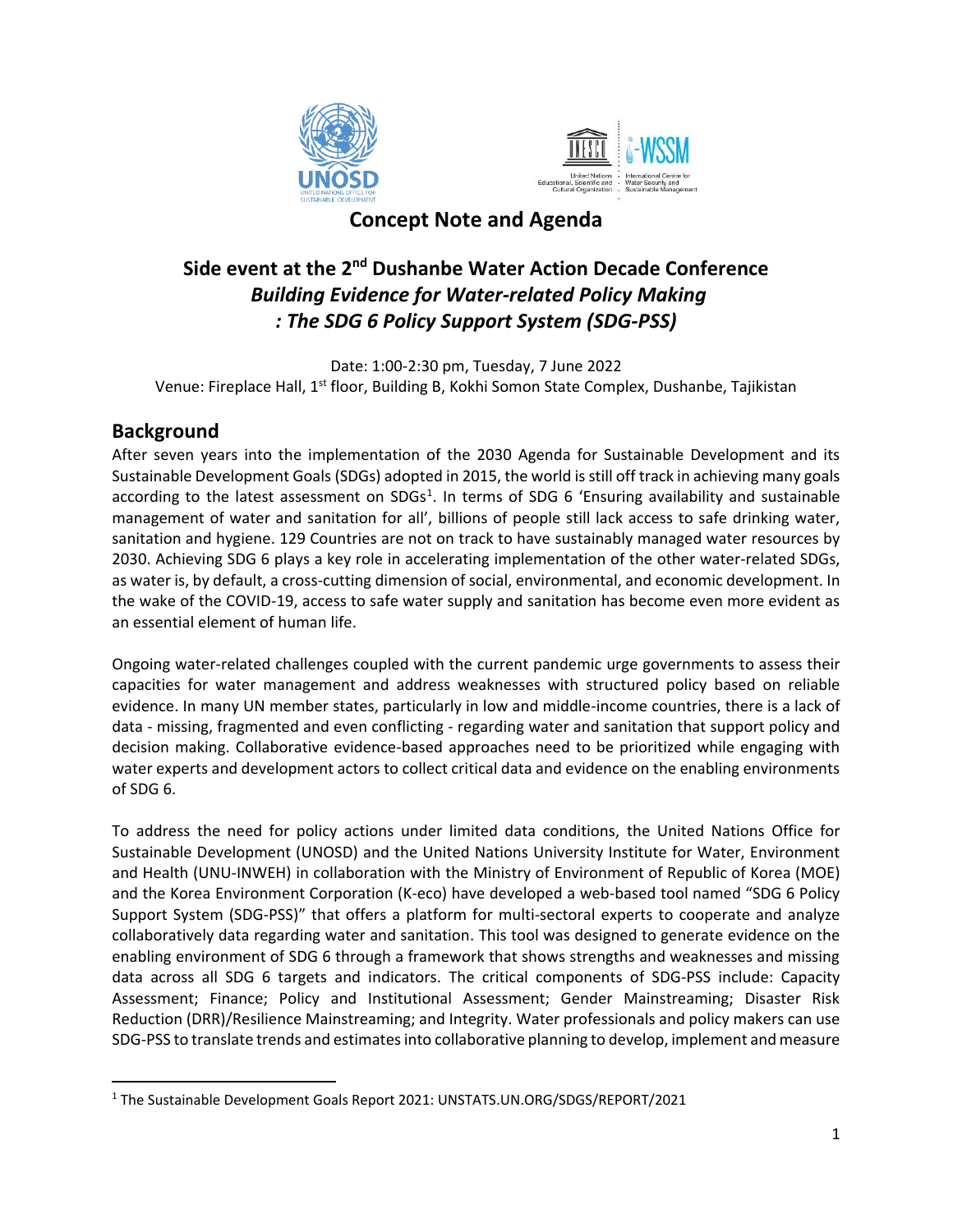the effectiveness of water-related policies while addressing national level SDG 6 targets. Government officials and water experts from the hub countries of the project including Tunisia, Pakistan and Brazil have been actively involved in the creation and implementation of SDG-PSS.

As part of "Water Action Decade" (2018-2028), the 2<sup>nd</sup> Dushanbe Water Action Decade Conference, cochaired by the Prime Minister of the Republic of Tajikistan and the Under-Secretary-General of the United Nations, is expected to provide a platform for water-related policy dialogue, partnership, and action at the global, regional, national level. Some of the main focus of the Conference will be on promoting science-based solutions and tools, including data, technologies, and innovations; improving capacity building, knowledge and education through sharing information and best practices; showcasing successful partnerships, advocacy and networking actions by stakeholders at all levels; and strengthening cooperation at different levels by promoting dialogue, partnership and cross-sectoral approaches.

This serves as the perfect backdrop of this side event organized by UNOSD and the new project partner UNESCO International Centre for Water Security and Sustainable Management (UNESCO i-WSSM). The event will serve as a platform to showcase the SDG-PSS and to share the experiences of the hub-countries in using SDG-PSS as a powerful tool for supporting evidence-based policy and decision making to achieve SDG 6.

## **Objectives**

This side-event at 2<sup>nd</sup> International Conference in Dushanbe aims to:

- Enhance awareness of the importance of evidence-based policy making in achieving SDG 6;
- Increase knowledge of participants on the SDG-PSS and how the tool can be used to produce evidence on water-related policy making;
- Share and discuss experiences, best practices, and lessons learned of the hub-countries in using SDG-PSS on implementing SDG 6; and
- Showcase the partnership between the partner organizations and hub-countries

#### **Participants**

The side event will gather country representatives, government officials, policy makers and experts from national and subnational institutions and other stakeholders in water sector concerned with the implementation of the SDG 6.

## **Agenda**

| <b>Agenda (Tentative)</b>          |                                                                                                                                                                                                |  |
|------------------------------------|------------------------------------------------------------------------------------------------------------------------------------------------------------------------------------------------|--|
| 1pm – 2:30pm, Tuesday, 7 June 2022 |                                                                                                                                                                                                |  |
| <b>Time</b>                        | Content                                                                                                                                                                                        |  |
| 13:00~13:10<br>(10')               | <b>Welcome Remarks</b><br>H.E. Mr. Liu Zhenmin, Under-Secretary-General for UN Economic and Social<br>Affairs (UN DESA)<br><b>Opening Remarks</b><br>Mr. Chun Kyoo Park, Head of Office, UNOSD |  |
| 13:10~13:20<br>(10')               | Importance of Evidence based policy making for water security and<br>sustainable management<br>Speaker: Ms. Dahae Park, Senior Programme Specialist, UNESCO i-WSSM                             |  |